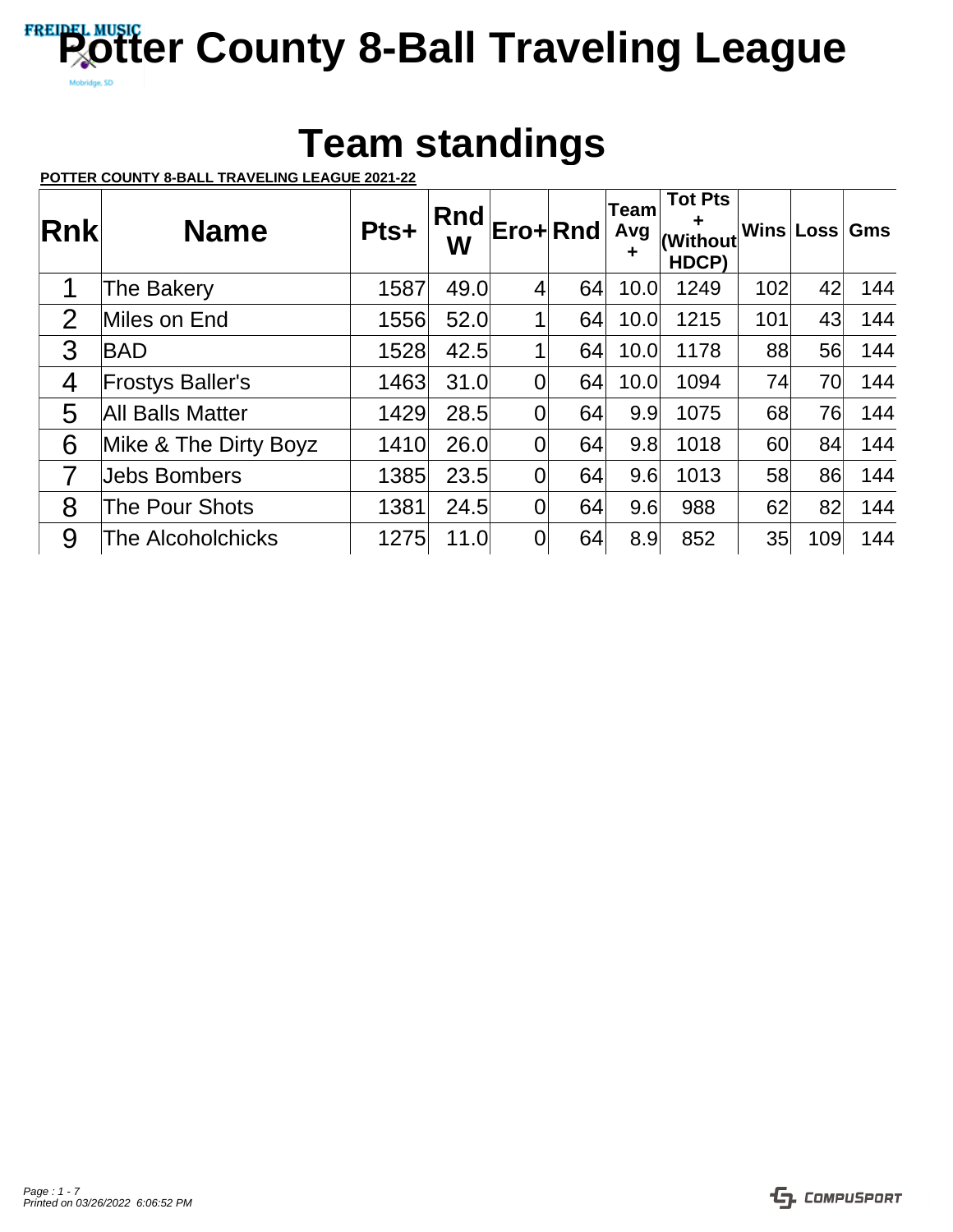## **Team players**

**POTTER COUNTY 8-BALL TRAVELING LEAGUE 2021-22**

**\*\*Floating Spares\*\***

| Rnk            | <b>HDCP</b><br>from<br>chart<br>based<br>on<br><b>Pts/Gms</b><br>Average | <b>Players</b>         | <b>Pts/Gms</b><br>Avg | Pts+ | Tot<br>Gms |                 | $\overline{ \mathsf{Wins} }$ Ero+ $\overline{ \mathsf{Loss} }$ Wins |                |                | $ Cons _{10-0+}$ | <b>Matches</b><br><b>Played</b><br>(1 <sub>per</sub> )<br>night) | <b>PM</b>      | <b>Break</b><br>and<br>Run |
|----------------|--------------------------------------------------------------------------|------------------------|-----------------------|------|------------|-----------------|---------------------------------------------------------------------|----------------|----------------|------------------|------------------------------------------------------------------|----------------|----------------------------|
| 1              | 7                                                                        | <b>Joe Geier</b>       | 8.32                  | 85   | 9          | 8               | $\mathbf 0$                                                         | 1              | $\overline{7}$ | $\Omega$         | 3                                                                | $\overline{2}$ | $\overline{0}$             |
| $\overline{2}$ | 7                                                                        | <b>Larry Miles</b>     | 8.88                  | 82   | 9          |                 | $\mathbf 0$                                                         | $\overline{2}$ | 10             | $\Omega$         | 3                                                                | $\overline{2}$ | $\overline{0}$             |
| 3              |                                                                          | <b>Matt Arbach</b>     | 8.39                  | 57   | 6          | 5               | $\mathbf 0$                                                         |                | 6              | 0                | $\overline{2}$                                                   | 1              | $\overline{0}$             |
| 4              | 7                                                                        | Mike Jager             | 7.76                  | 20   | 3          |                 | $\mathbf 0$                                                         | $\overline{2}$ | 4              | 0                | 1                                                                | $\overline{0}$ | $\overline{0}$             |
| 16             | 8                                                                        | <b>Mark Harner</b>     | 6.83                  | 287  | 42         | 13              | $\mathbf 0$                                                         | 29             | 3              | 0                | 14                                                               | 1              | $\overline{0}$             |
| 17             | 7                                                                        | Kyle Kruger            | 8.45                  | 26   | 3          | $\overline{2}$  | $\mathbf 0$                                                         |                | 5              | 1                | 1                                                                | $\overline{0}$ | $\overline{0}$             |
| 23             | 7                                                                        | Kole Hawkinson         | 9.21                  | 221  | 24         | 20              | $\overline{0}$                                                      | 4              | 10             | 0                | 8                                                                | 4              | $\overline{0}$             |
| 30             | 7                                                                        | <b>Will Barnard</b>    | 7.83                  | 141  | 18         | 10 <sup>1</sup> | $\overline{0}$                                                      | 8 <sup>1</sup> | 3              | 0                | 6                                                                | $\overline{2}$ | $\overline{0}$             |
| 31             | 7                                                                        | <b>Tyler Jost</b>      | 7.80                  | 117  | 15         | 9               | $\mathbf 0$                                                         | 6              | 3              | 0                | 5                                                                | $\overline{0}$ | $\overline{0}$             |
| 32             | $\overline{7}$                                                           | Kyle Hawkinson         | 8.67                  | 104  | 12         | 8               | $\mathbf 0$                                                         | 4              | 4              | $\Omega$         | 4                                                                | 1              | $\overline{0}$             |
| 33             | 7                                                                        | <b>Duane Quiett</b>    | 8.67                  | 78   | 9          |                 | $\mathbf 0$                                                         | $\overline{2}$ | 5              |                  | 3                                                                | 1              | $\overline{0}$             |
| 34             | 9                                                                        | <b>Andrew Westphal</b> | 6.42                  | 77   | 12         | 4               | 0                                                                   | 8              | 2              | 0                | 4                                                                | 0              | $\overline{0}$             |
| 35             |                                                                          | <b>Ezra Mink</b>       | 8.11                  | 73   | 9          | 5               | $\mathbf 0$                                                         | 4              | 3              |                  | 3                                                                | 1              | $\overline{0}$             |
| 36             | 8                                                                        | <b>Mark Harner</b>     | 6.56                  | 16   | 3          | $\Omega$        | $\overline{0}$                                                      | 3              |                | $\Omega$         | 1                                                                | $\mathbf 0$    | $\overline{0}$             |
| 37             |                                                                          | Josh Zweber            | 9.33                  | 56   | 6          | 5               | $\mathbf 0$                                                         |                | 4              | 0                | $\overline{2}$                                                   | 1              | $\overline{0}$             |
| 38             | 7                                                                        | Jon Brockel            | 9.00                  | 54   | 6          | 5               | $\mathbf 0$                                                         |                | 3              | 0                | $\overline{2}$                                                   | 1              | $\overline{0}$             |
| 40             | 10                                                                       | <b>Matt Brewster</b>   | 5.33                  | 32   | 6          | $\Omega$        | 0                                                                   | 6              | 0              | $\Omega$         | $\overline{2}$                                                   | 0              | $\overline{0}$             |
| 41             | 6                                                                        | Lou Lends His Horse    | 10.00                 | 30   | 3          | 3               | $\mathbf 0$                                                         | $\Omega$       | 3              | $\Omega$         |                                                                  | 1              | $\overline{0}$             |
| 42             |                                                                          | <b>Jared Lower</b>     | 9.00                  | 27   | 3          | $\overline{2}$  | 0                                                                   |                | 2              | $\Omega$         |                                                                  | $\mathbf 0$    | $\overline{0}$             |
| 43             | 7                                                                        | Derrick unknown        | 8.67                  | 26   | 3          | $\overline{2}$  | $\boldsymbol{0}$                                                    |                | 2              | 0                |                                                                  | $\mathbf 0$    | $\overline{0}$             |
| 44             | 9                                                                        | <b>Brent Koops</b>     | 6.00                  | 18   | 3          |                 | 0                                                                   | $\overline{2}$ |                | 0                | 1                                                                | $\overline{0}$ | $\overline{0}$             |

### **All Balls Matter**

| <b>Rnk</b> | <b>HDCP</b><br>from<br>chart<br>based<br>on<br>Pts/Gms<br>∣Average⊺ | <b>Players</b>            | <b>Pts/Gms</b><br>Avg | Pts+ | Tot<br>Gms |    |    |    |   | ___ Wins Ero+ Loss Cons 10-0+  Pr | Matches<br><b>Played</b><br>per<br>night) | <b>PM</b> | <b>Break</b><br>and<br>Run |
|------------|---------------------------------------------------------------------|---------------------------|-----------------------|------|------------|----|----|----|---|-----------------------------------|-------------------------------------------|-----------|----------------------------|
|            |                                                                     | Mike Jager                | 7.76                  | 376  | 48         | 25 | 01 | 23 |   |                                   | 16                                        |           | $\Omega$                   |
| 10         | 8                                                                   | <b>Colton Lestmeister</b> | 7.40                  | 333  | 45         | 19 | 0  | 26 | 5 |                                   | 15                                        |           | $\Omega$                   |
| 13         | 8                                                                   | <b>Dustin Lower</b>       | 7.07                  | 318  | 45         | 20 | 0  | 25 | ⌒ |                                   | 15                                        |           | $\Omega$                   |

**BAD**

| <b>Rnk</b> | <b>HDCP</b><br>from<br>chart<br>based<br><b>on</b><br>Pts/Gms<br>Average | <b>Players</b>      | <b>Pts/Gms</b><br>Avg | Pts+ |                 |    | $\frac{\textsf{Tot}}{\textsf{Gms}}\Big \textsf{Wins}\Big \textsf{Ero+}\Big \textsf{Loss}\Big \textsf{Gons}\Big \textsf{10-0+}\Big $ |    |    | Matches<br><b>Played</b><br>per<br>night) | <b>PM</b> | Break<br>and<br>Run |
|------------|--------------------------------------------------------------------------|---------------------|-----------------------|------|-----------------|----|-------------------------------------------------------------------------------------------------------------------------------------|----|----|-------------------------------------------|-----------|---------------------|
| 6          |                                                                          | <b>Brian Quiett</b> | 7.75                  | 372  | 48              | 25 | 0                                                                                                                                   | 23 |    | 16                                        | ◠         | 0                   |
| 21         |                                                                          | Alex Tanner         | 8.00                  | 240  | 30 <sup>°</sup> |    |                                                                                                                                     | 13 | 61 | 10                                        | 3         | 0                   |
| 28         | 6                                                                        | Don Tanner          | 9.61                  | 173  | 18              | 16 |                                                                                                                                     | ി  | 12 | 6                                         | 5         | 0                   |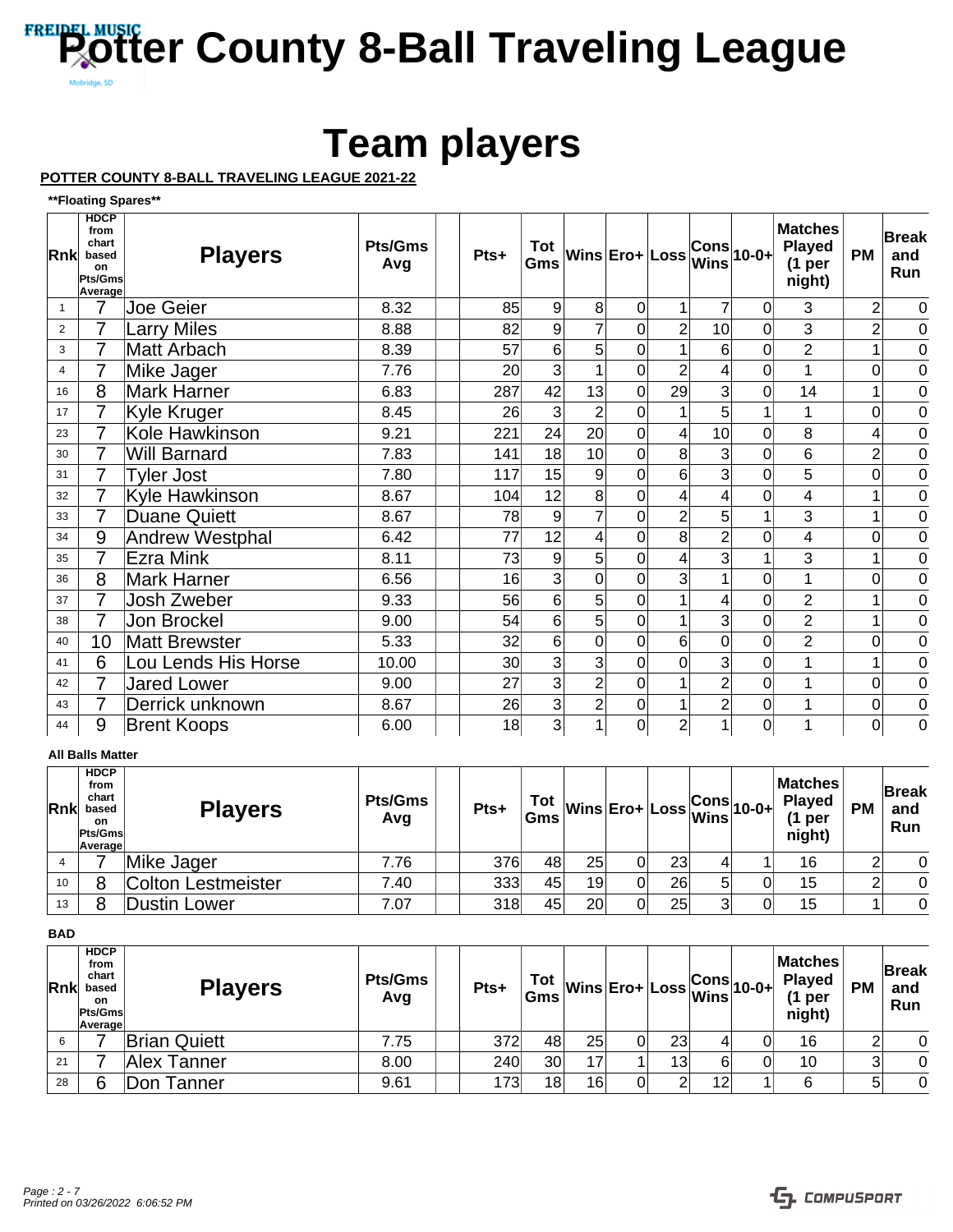## **Team players**

### **POTTER COUNTY 8-BALL TRAVELING LEAGUE 2021-22**

### **Frostys Baller's**

| <b>Rnk</b> | <b>HDCP</b><br>from<br>chart<br>based<br>on<br>Pts/Gms<br>Average | <b>Players</b> | <b>Pts/Gms</b><br>Avg | Pts+ | Tot |    |    |    |    | $\left \frac{\text{Tot}}{\text{Gms}}\middle  \text{Wins} \right $ Ero+ $\left \text{Loss} \right $ Wins $\left 10\text{-}0+\right $ | <b>Matches</b><br><b>Played</b><br>per<br>night) | <b>PM</b> | <b>Break</b><br>and<br>Run |
|------------|-------------------------------------------------------------------|----------------|-----------------------|------|-----|----|----|----|----|-------------------------------------------------------------------------------------------------------------------------------------|--------------------------------------------------|-----------|----------------------------|
|            |                                                                   | Matt Arbach    | 8.39                  | 396  | 48  | 29 | 0  | 19 | 61 |                                                                                                                                     | 16                                               | 5         | 0                          |
| 8          | 8                                                                 | Dan Vincent    | 7.46                  | 358  | 48  | 25 | 01 | 23 | 5  |                                                                                                                                     | 16                                               |           | 0                          |
| 9          |                                                                   | Don Frost      | 7.08                  | 340  | 48  | 20 | 0  | 28 | 3  |                                                                                                                                     | 16                                               |           | 0                          |

### **Jebs Bombers**

| Rnk | <b>HDCP</b><br>from<br>chart<br>based<br><b>on</b><br><b>Pts/Gms</b><br>Average | <b>Players</b>     | <b>Pts/Gms</b><br>Avg | Pts+            |    |    |   |    |   | $\left \frac{\text{Tot}}{\text{Gms}}\middle  \text{Wins} \right $ Ero+ $\left \text{Loss} \right $ $\left \text{Cons} \right $ 10-0+ | <b>Matches</b><br><b>Played</b><br>(1 <sub>per</sub> )<br>night) | <b>PM</b> | <b>Break</b><br>and<br>Run |
|-----|---------------------------------------------------------------------------------|--------------------|-----------------------|-----------------|----|----|---|----|---|--------------------------------------------------------------------------------------------------------------------------------------|------------------------------------------------------------------|-----------|----------------------------|
| 11  | 8                                                                               | Reece Bomesberger  | 6.83                  | 328             | 48 | 19 | 0 | 29 | 4 |                                                                                                                                      | 16                                                               |           | 0                          |
| 12  | 8                                                                               | Jeb Schock         | 7.22                  | 325             | 45 | 21 |   | 24 | 4 |                                                                                                                                      | 15                                                               | 0         | $\Omega$                   |
| 36  | 8                                                                               | <b>Mark Harner</b> | 6.56                  | 43 <sup>1</sup> |    |    |   |    |   |                                                                                                                                      |                                                                  |           | $\overline{0}$             |

### **Mike & The Dirty Boyz**

| <b>Rnk</b> | <b>HDCP</b><br>from<br>chart<br>based<br>on.<br>Pts/Gms<br>Average | <b>Players</b>      | <b>Pts/Gms</b><br>Avg | Pts+ |    |    | $\begin{array}{c} \text{Tot} \\ \text{Gms} \end{array} \text{Wins} \begin{array}{ c c } \text{Ero+} \end{array} \begin{array}{ c c } \text{Loss} & \text{Cons} \\ \text{Wins} & \text{10-0+} \end{array}$ |    |   | Matches <br>Played<br>(1<br>per<br>night) | <b>PM</b> | <b>Break</b><br>and<br>Run |
|------------|--------------------------------------------------------------------|---------------------|-----------------------|------|----|----|-----------------------------------------------------------------------------------------------------------------------------------------------------------------------------------------------------------|----|---|-------------------------------------------|-----------|----------------------------|
| 17         |                                                                    | Kyle Kruger         | 8.45                  | 253  | 30 | 19 | Οl                                                                                                                                                                                                        |    | 5 | 10                                        |           | 0                          |
| 19         | 8                                                                  | <b>Chance Stuwe</b> | 7.06                  | 254  | 36 | 16 | 0                                                                                                                                                                                                         | 20 |   | 12                                        |           | $\Omega$                   |
| 22         | 8                                                                  | Ben Kruger          | 6.97                  | 230  | 33 | 13 | Ωl                                                                                                                                                                                                        | 20 | 6 | 11                                        |           | $\Omega$                   |
| 26         | 9                                                                  | <b>Troy Abler</b>   | 6.08                  | 219  | 36 |    | 0                                                                                                                                                                                                         | 27 | 3 | 12                                        | 0         | $\overline{0}$             |
| 47         |                                                                    | Mike Niemiller      | 0.00                  |      |    |    | 0                                                                                                                                                                                                         | 01 |   | 0                                         |           | $\overline{0}$             |

### **Miles on End**

| <b>Rnk</b> | <b>HDCP</b><br>from<br>chart<br>based<br>on.<br><b>Pts/Gms</b><br>Average | <b>Players</b>     | <b>Pts/Gms</b><br>Avg | Pts+ | Tot |    |   |                 |    | $\begin{vmatrix} \text{Tot} \ \text{Gms} \end{vmatrix}$ Wins $\begin{vmatrix} \text{Ero+} \ \text{Loss} \end{vmatrix}$ $\begin{vmatrix} \text{Cons} \ \text{Wins} \end{vmatrix}$ 10-0+ | <b>Matches</b><br><b>Played</b><br>per<br>night) | <b>PM</b> | Break<br>and<br>Run |
|------------|---------------------------------------------------------------------------|--------------------|-----------------------|------|-----|----|---|-----------------|----|----------------------------------------------------------------------------------------------------------------------------------------------------------------------------------------|--------------------------------------------------|-----------|---------------------|
|            |                                                                           | <b>Joe Geier</b>   | 8.32                  | 389  | 48  | 32 | 0 | 16              |    |                                                                                                                                                                                        | 16                                               |           | 0                   |
|            |                                                                           | <b>Larry Miles</b> | 8.88                  | 371  | 42  | 32 |   | 10              | 10 |                                                                                                                                                                                        | 14                                               | 6         | 0                   |
| 15         |                                                                           | <b>Rick Karst</b>  | 8.33                  | 300  | 36  | 25 | 0 | 11 <sub>1</sub> | 10 |                                                                                                                                                                                        | 12                                               | 5         | 0                   |

### **The Alcoholchicks**

| Rnk | <b>HDCP</b><br>from<br>chart<br>based<br><b>on</b><br><b>Pts/Gms</b><br>Average | <b>Players</b>       | Pts/Gms<br>Avg | Pts+ |                 |    |    |   | $\left \frac{\text{Tot}}{\text{Gms}}\middle  \text{Wins} \right $ Ero+ $\left \text{Loss} \right $ $\left \text{Cons} \right $ 10-0+ | <b>Matches</b><br><b>Played</b><br>per<br>night) | <b>PM</b> | <b>Break</b><br>and<br><b>Run</b> |
|-----|---------------------------------------------------------------------------------|----------------------|----------------|------|-----------------|----|----|---|--------------------------------------------------------------------------------------------------------------------------------------|--------------------------------------------------|-----------|-----------------------------------|
| 18  |                                                                                 | <b>Bridget Nagel</b> | 6.64           | 279  | 42              | 13 | 29 |   |                                                                                                                                      | 14                                               |           | 0                                 |
| 20  |                                                                                 | Vicki Fischer Grama  | 5.53           | 249  | 45              | a  | 36 | 3 |                                                                                                                                      | 15                                               |           | 0                                 |
| 24  | 10                                                                              | Melissa Schneider    | 5.24           | 220  | 42 <sup>1</sup> |    | 35 | 3 |                                                                                                                                      | 14                                               |           | 0                                 |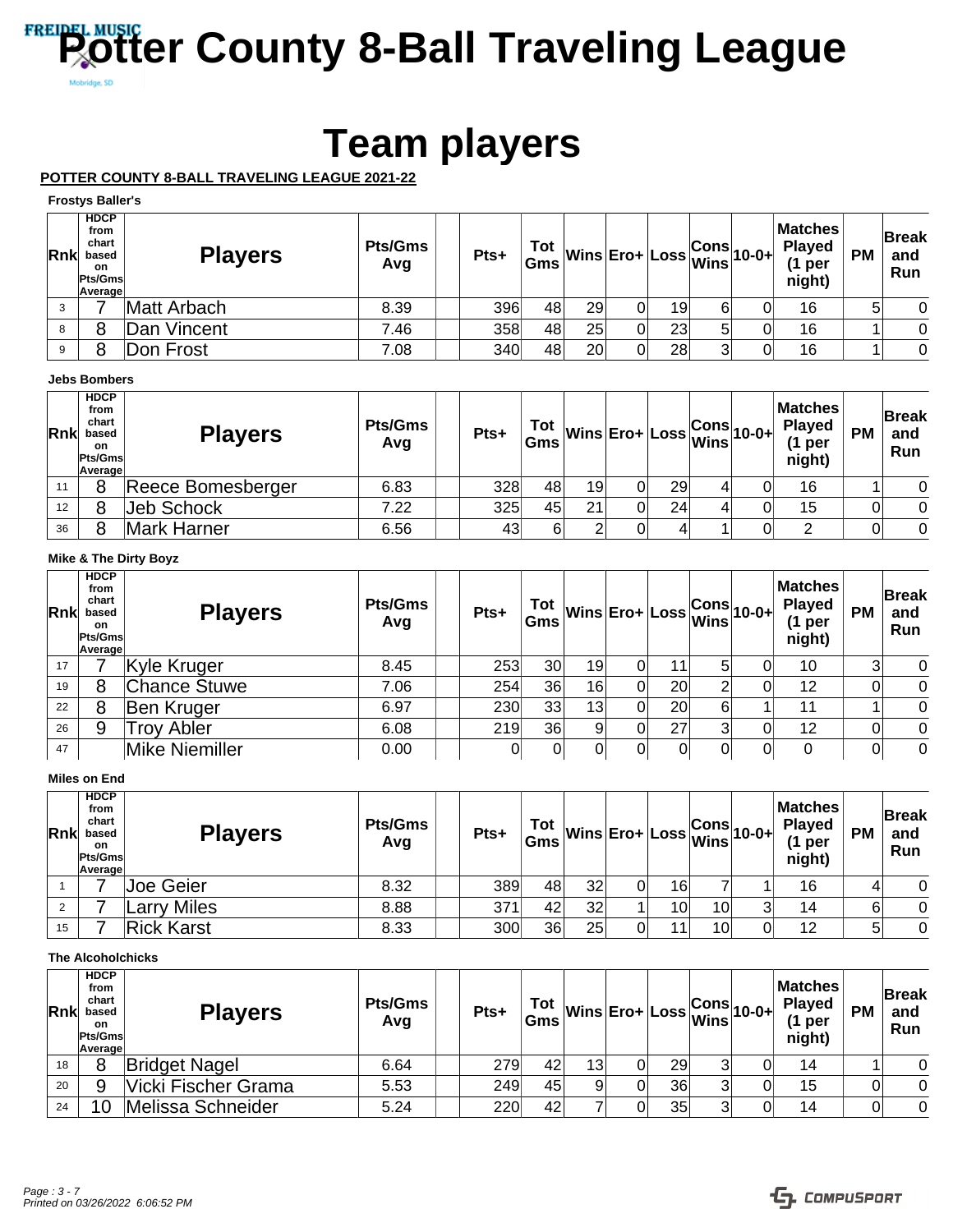## **Team players**

**POTTER COUNTY 8-BALL TRAVELING LEAGUE 2021-22**

| <b>Rnk</b> | <b>HDCP</b><br>from<br>chart<br>based<br>on.<br>Pts/Gms<br><b>Average</b> | <b>Players</b>       | <b>Pts/Gms</b><br>Avg | Pts+ |    |    | $\frac{1}{\sqrt{10}}\int_0^{\pi} Wins \text{ } dt = 0.001 \text{ m/s}$ |    |    | Matches<br><b>Played</b><br>per<br>night) | <b>PM</b> | ∣Break<br>and<br>Run |
|------------|---------------------------------------------------------------------------|----------------------|-----------------------|------|----|----|------------------------------------------------------------------------|----|----|-------------------------------------------|-----------|----------------------|
| 5          |                                                                           | <b>Rick Banghart</b> | 8.86                  | 372  | 42 | 32 | 2                                                                      | 10 | 15 | 14                                        | 8         | 0                    |
| 25         |                                                                           | Jeremy Frost         | 9.13                  | 219  | 24 | 18 | 2                                                                      | 6  | 13 | 8                                         |           | 0                    |
| 27         |                                                                           | Jan Banghart         | 8.54                  | 205  | 24 | 16 | 0                                                                      | 8  |    | 8                                         | ົ         | 0                    |
| 39         | 10 <sup>°</sup>                                                           | Sebastian Frost      | 5.33                  | 48   | 9  |    |                                                                        | 8  |    | 3                                         | 0         | $\Omega$             |

### **The Pour Shots**

| <b>Rnk</b> | <b>HDCP</b><br>from<br>chart<br>based<br>on<br>Pts/Gms<br>Average | <b>Players</b>      | <b>Pts/Gms</b><br>Avg | Pts+ | Tot<br>Gms |    |    |    |   | $\sim$ Wins Ero+ Loss $\stackrel{\textsf{Cons}}{\textsf{Wins}} $ 10-0+ $\stackrel{\textsf{P}}{\textsf{P}}$ | <b>Matches</b><br><b>Played</b><br>$(1$ per<br>night) | <b>PM</b> | <b>Break</b><br>and<br>Run |
|------------|-------------------------------------------------------------------|---------------------|-----------------------|------|------------|----|----|----|---|------------------------------------------------------------------------------------------------------------|-------------------------------------------------------|-----------|----------------------------|
|            |                                                                   | <b>Bill Fischer</b> | 7.73                  | 371  | 48         | 26 | 01 | 22 | 9 |                                                                                                            | 16                                                    | 5         | 0                          |
| 14         | 8                                                                 | Ray Becker          | 6.87                  | 309  | 45         | 17 | 0  | 28 | 5 |                                                                                                            | 15                                                    |           | 0                          |
| 29         | 10                                                                | evi Ackerman        | 5.00                  | 165  | 33         |    | 01 | 25 |   |                                                                                                            | 11                                                    | 01        | 0                          |

## **Player standings (Floating spares only)**

**POTTER COUNTY 8-BALL TRAVELING LEAGUE 2021-22**

| Rnk | <b>HDCP</b><br>from<br>chart<br>based<br>on<br>Pts/Gms<br>Average | <b>Players</b>         | <b>Pts/Gms</b><br>Avg | Pts+            | Gms      |                 | $\int_{-\infty}^{\infty}$ Wins Ero+ Loss $\left  \cdot \right $ |                |                | $\begin{vmatrix} \text{Cons} \\ \text{Wins} \end{vmatrix}$ 10-0+ | <b>Matches</b><br><b>Played</b><br>(1 <sub>per</sub> )<br>night) | <b>PM</b>      | <b>Break</b><br>and<br>Run |
|-----|-------------------------------------------------------------------|------------------------|-----------------------|-----------------|----------|-----------------|-----------------------------------------------------------------|----------------|----------------|------------------------------------------------------------------|------------------------------------------------------------------|----------------|----------------------------|
| 23  |                                                                   | Kole Hawkinson         | 9.21                  | 221             | 24       | 20 <sup>°</sup> | 0                                                               | 4              | 10             | 0                                                                | 8                                                                | 4              | $\overline{0}$             |
| 30  |                                                                   | <b>Will Barnard</b>    | 7.83                  | 141             | 18       | 10 <sup>1</sup> | $\Omega$                                                        | 8              | 3              | 0                                                                | 6                                                                | $\overline{2}$ | $\mathbf 0$                |
| 31  |                                                                   | <b>Tyler Jost</b>      | 7.80                  | 117             | 15       | 9               | 0                                                               | 6              | 3              | 0                                                                | 5                                                                | $\mathbf 0$    | $\mathbf 0$                |
| 32  |                                                                   | Kyle Hawkinson         | 8.67                  | 104             | 12       | 8               | $\Omega$                                                        |                | 4              | 0                                                                | 4                                                                |                | $\mathbf 0$                |
| 33  | 7                                                                 | <b>Duane Quiett</b>    | 8.67                  | 78              | 9        |                 | 0                                                               | $\overline{2}$ | 5              |                                                                  | 3                                                                |                | $\mathbf 0$                |
| 34  | 9                                                                 | <b>Andrew Westphal</b> | 6.42                  | 77              | 12       | 4               | $\Omega$                                                        | 8              | 2              |                                                                  | 4                                                                | $\Omega$       | $\mathbf 0$                |
| 35  | 7                                                                 | Ezra Mink              | 8.11                  | 73              | 9        | 5               | $\Omega$                                                        |                | 3              |                                                                  | 3                                                                |                | $\pmb{0}$                  |
| 37  | 7                                                                 | Josh Zweber            | 9.33                  | 56              | 6        | 5 <sup>1</sup>  | $\Omega$                                                        |                | 4              | 0                                                                | $\overline{2}$                                                   |                | $\overline{0}$             |
| 38  | 7                                                                 | Jon Brockel            | 9.00                  | 54              | 6        | 5 <sup>1</sup>  | 0                                                               |                | 3              | 0                                                                | $\overline{2}$                                                   |                | $\mathbf 0$                |
| 40  | 10                                                                | Matt Brewster          | 5.33                  | 32              | 6        | $\Omega$        | $\overline{0}$                                                  | 6              | 0              | 0                                                                | $\overline{2}$                                                   | 0              | $\pmb{0}$                  |
| 41  | 6                                                                 | Lou Lends His Horse    | 10.00                 | 30 <sup>2</sup> | 3        | 3               | $\Omega$                                                        | $\Omega$       | 3              |                                                                  |                                                                  |                | $\overline{0}$             |
| 42  |                                                                   | <b>Jared Lower</b>     | 9.00                  | 27              | 3        | $\overline{2}$  | $\Omega$                                                        |                | $\overline{2}$ | 0                                                                |                                                                  | $\mathbf 0$    | $\overline{0}$             |
| 43  | 7                                                                 | Derrick unknown        | 8.67                  | 26              | 3        |                 | 0                                                               |                | 2              |                                                                  |                                                                  | 0              | $\mathbf 0$                |
| 44  | 9                                                                 | <b>Brent Koops</b>     | 6.00                  | 18              | 3        |                 | $\Omega$                                                        | 2              |                |                                                                  |                                                                  | 0              | $\mathbf 0$                |
| 45  |                                                                   | <b>Chad Abler</b>      | 0.00                  | 0               | 0        | $\Omega$        | $\Omega$                                                        | 0              | 0              | 0                                                                | $\Omega$                                                         | $\mathbf 0$    | $\overline{0}$             |
| 46  |                                                                   | <b>Clayton Hoven</b>   | 0.00                  | 0               | $\Omega$ | $\vert$ 0       | $\Omega$                                                        | 0              | 0              | 0                                                                | 0                                                                | 0              | $\overline{0}$             |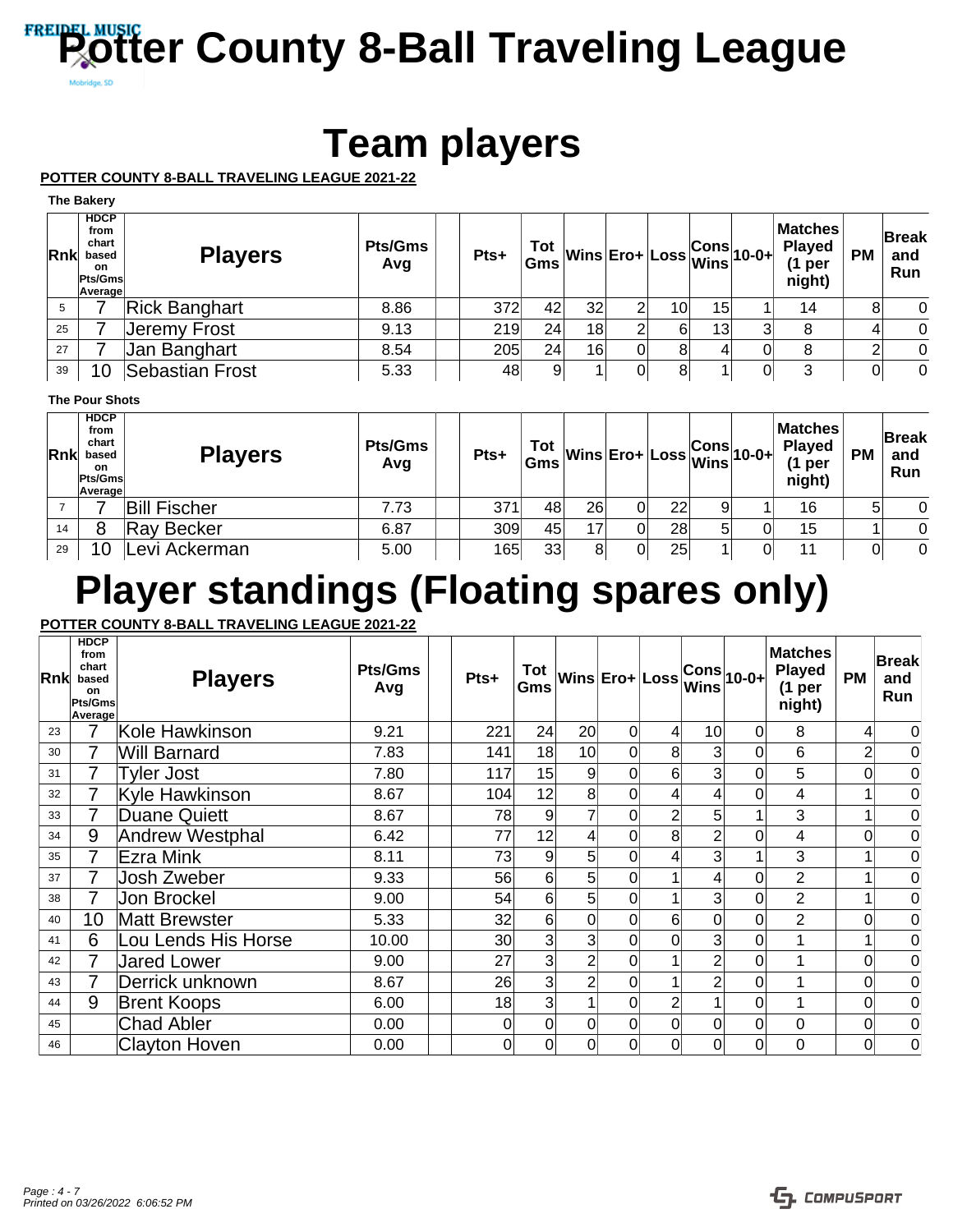## **Player standings**

### **POTTER COUNTY 8-BALL TRAVELING LEAGUE 2021-22**

|                       | <b>HDCP</b><br>from<br>chart     |                                        |                |                 |                       |                       |                       |                                  | <b>Break</b>        |                                  |                                  |                     | Matches                       |                |
|-----------------------|----------------------------------|----------------------------------------|----------------|-----------------|-----------------------|-----------------------|-----------------------|----------------------------------|---------------------|----------------------------------|----------------------------------|---------------------|-------------------------------|----------------|
| Rnk                   | based                            | <b>Players</b>                         | Plyr<br>Status | Pts+            | Tot<br>Gms            |                       | Wins Loss Ero+        |                                  |                     | and   10-0+                      | <b>Cons</b> PM<br><b>Wins</b>    |                     | <b>Played</b>                 | <b>Pts/Gms</b> |
|                       | on                               |                                        |                |                 |                       |                       |                       |                                  | Run                 |                                  |                                  |                     | (1 <sub>per</sub> )<br>night) | Avg            |
|                       | Pts/Gms                          |                                        |                |                 |                       |                       |                       |                                  |                     |                                  |                                  |                     |                               |                |
|                       | Average                          |                                        |                |                 |                       |                       |                       |                                  |                     |                                  |                                  |                     |                               |                |
| 1                     | 7                                | <b>Joe Geier</b>                       |                | 474             | 57                    | 40                    | 17                    | $\mathbf 0$                      | 0                   | 1                                | 7                                | 6                   | 19                            | 8.32           |
| $\overline{2}$        | 7                                | <b>Larry Miles</b>                     |                | 453             | 51                    | 39                    | 12                    | 1                                | $\overline{0}$      | $\overline{3}$                   | 10                               | $\overline{8}$      | 17                            | 8.88           |
| $\overline{3}$        | $\overline{7}$                   | Matt Arbach                            |                | 453             | 54                    | $\overline{34}$       | 20                    | $\overline{0}$                   | $\overline{0}$      | $\overline{0}$                   | $\overline{6}$                   | 6                   | 18                            | 8.39           |
| $\overline{4}$        | 7                                | Mike Jager                             |                | 396             | 51                    | $\overline{26}$       | $\overline{25}$       | 0                                | 0                   | 1                                | 4                                | $\overline{2}$      | 17                            | 7.76           |
| 5                     | 7<br>$\overline{7}$              | <b>Rick Banghart</b>                   |                | 372             | 42                    | $\overline{32}$       | 10                    | $\overline{2}$                   | $\overline{0}$      | 1                                | 15                               | $\overline{8}$      | 14                            | 8.86           |
| 6                     |                                  | <b>Brian Quiett</b>                    |                | 372             | 48                    | $\overline{25}$       | $\overline{23}$       | $\overline{0}$                   | $\overline{0}$      | $\overline{0}$                   | 4                                | $\overline{2}$      | $\overline{16}$               | 7.75           |
| $\overline{7}$        | 7                                | <b>Bill Fischer</b>                    |                | 371             | 48                    | 26                    | $\overline{22}$       | $\overline{0}$                   | $\overline{0}$      | $\overline{1}$                   | $\overline{9}$                   | $\overline{5}$      | 16                            | 7.73           |
| $\overline{8}$        | 8                                | Dan Vincent                            |                | 358             | 48                    | $\overline{25}$       | $\overline{23}$       | 0                                | $\overline{0}$      | $\overline{0}$                   | $\overline{5}$                   | 1                   | 16                            | 7.46           |
| $\overline{9}$        | $\overline{8}$<br>$\overline{8}$ | Don Frost                              |                | 340             | 48                    | 20                    | $\overline{28}$       | $\overline{0}$<br>$\overline{0}$ | $\overline{0}$      | $\overline{0}$<br>$\overline{0}$ | $\overline{3}$<br>$\overline{5}$ | 1<br>$\overline{2}$ | 16                            | 7.08           |
| $\overline{10}$<br>11 | 8                                | <b>Colton Lestmeister</b>              |                | 333<br>328      | $\overline{45}$<br>48 | $\overline{19}$<br>19 | $\overline{26}$<br>29 | 0                                | $\overline{0}$<br>0 | $\overline{0}$                   | 4                                | $\overline{1}$      | 15<br>16                      | 7.40           |
|                       | $\overline{8}$                   | Reece Bomesberger                      |                |                 |                       | $\overline{21}$       |                       | 0                                | $\overline{0}$      | $\overline{0}$                   | $\overline{4}$                   |                     |                               | 6.83           |
| $\overline{12}$       | $\overline{8}$                   | <b>Jeb Schock</b>                      |                | 325             | 45                    |                       | 24                    |                                  |                     |                                  | $\overline{3}$                   | $\overline{0}$      | 15                            | 7.22           |
| $\overline{13}$<br>14 | $\overline{8}$                   | <b>Dustin Lower</b>                    |                | 318<br>309      | 45<br>45              | 20<br>$\overline{17}$ | 25<br>$\overline{28}$ | 0<br>$\overline{0}$              | 0<br>$\overline{0}$ | $\overline{0}$<br>$\overline{0}$ | $\overline{5}$                   | 1<br>$\overline{1}$ | 15<br>$\overline{15}$         | 7.07<br>6.87   |
| $\overline{15}$       | 7                                | <b>Ray Becker</b><br><b>Rick Karst</b> |                | 300             | 36                    | $\overline{25}$       | $\overline{11}$       | 0                                | 0                   | $\overline{0}$                   | $\overline{10}$                  | $\overline{5}$      | 12                            | 8.33           |
| 16                    | 8                                | <b>Mark Harner</b>                     |                | 287             | 42                    | 13                    | 29                    | 0                                | $\overline{0}$      | $\overline{0}$                   | $\overline{3}$                   | 1                   | 14                            | 6.83           |
| 17                    | 7                                |                                        |                | 279             | 33                    | $\overline{21}$       | 12                    | 0                                | 0                   | 1                                | $\overline{5}$                   | $\overline{3}$      | 11                            | 8.45           |
| $\overline{18}$       | $\overline{8}$                   | Kyle Kruger<br><b>Bridget Nagel</b>    |                | 279             | $\overline{42}$       | $\overline{13}$       | $\overline{29}$       | $\overline{0}$                   | $\overline{0}$      | $\overline{0}$                   | $\overline{3}$                   | $\overline{1}$      | 14                            | 6.64           |
| $\overline{19}$       | 8                                | <b>Chance Stuwe</b>                    |                | 254             | $\overline{36}$       | $\overline{16}$       | 20                    | $\overline{0}$                   | 0                   | $\overline{0}$                   | $\overline{2}$                   | $\overline{0}$      | 12                            | 7.06           |
| $\overline{20}$       | 9                                | Vicki Fischer Grama                    |                | 249             | 45                    | 9                     | $\overline{36}$       | $\overline{0}$                   | $\overline{0}$      | $\overline{0}$                   | $\overline{3}$                   | 0                   | 15                            | 5.53           |
| 21                    | $\overline{7}$                   | <b>Alex Tanner</b>                     |                | 240             | 30                    | $\overline{17}$       | 13                    | 1                                | 0                   | $\overline{0}$                   | $\overline{6}$                   | $\overline{3}$      | 10                            | 8.00           |
| $\overline{22}$       | $\overline{8}$                   | Ben Kruger                             |                | 230             | $\overline{33}$       | $\overline{13}$       | $\overline{20}$       | 0                                | $\overline{0}$      | 1                                | $\overline{6}$                   | 1                   | 11                            | 6.97           |
| $\overline{23}$       | $\overline{7}$                   | Kole Hawkinson                         |                | 221             | 24                    | 20                    | 4                     | $\overline{0}$                   | $\overline{0}$      | $\overline{0}$                   | $\overline{10}$                  | 4                   | $\overline{8}$                | 9.21           |
| $\overline{24}$       | 10                               | <b>Melissa Schneider</b>               |                | 220             | 42                    | 7                     | 35                    | $\mathbf 0$                      | 0                   | $\overline{0}$                   | $\overline{3}$                   | 0                   | 14                            | 5.24           |
| $\overline{25}$       | $\overline{7}$                   | Jeremy Frost                           |                | 219             | 24                    | 18                    | 6                     | $\overline{2}$                   | 0                   | $\overline{3}$                   | $\overline{13}$                  | 4                   | $\overline{8}$                | 9.13           |
| $\overline{26}$       | $\overline{9}$                   | <b>Troy Abler</b>                      |                | 219             | $\overline{36}$       | 9                     | $\overline{27}$       | 0                                | 0                   | $\overline{0}$                   | $\overline{3}$                   | $\overline{0}$      | $\overline{12}$               | 6.08           |
| $\overline{27}$       | $\overline{7}$                   | Jan Banghart                           |                | 205             | $\overline{24}$       | $\overline{16}$       | $\overline{8}$        | 0                                | $\overline{0}$      | $\overline{0}$                   | $\overline{4}$                   | $\overline{2}$      | 8                             | 8.54           |
| 28                    | 6                                | Don Tanner                             |                | 173             | 18                    | 16                    | $\overline{2}$        | $\overline{0}$                   | 0                   | 1                                | 12                               | 5                   | 6                             | 9.61           |
| 29                    | 10                               | Levi Ackerman                          |                | 165             | 33                    | 8                     | $\overline{25}$       | $\overline{0}$                   | 0                   | $\overline{0}$                   | $\overline{1}$                   | $\overline{0}$      | 11                            | 5.00           |
| 30                    | $\overline{7}$                   | <b>Will Barnard</b>                    |                | 141             | 18                    | 10                    | 8                     | $\overline{0}$                   | $\overline{0}$      | $\overline{0}$                   | $\overline{3}$                   | $\overline{2}$      | 6                             | 7.83           |
| 31                    | $\overline{7}$                   | <b>Tyler Jost</b>                      |                | 117             | 15                    | $9$                   | $\overline{6}$        | $\overline{0}$                   | $\overline{0}$      | $\overline{0}$                   | $\overline{3}$                   | $\overline{0}$      | $\overline{5}$                | 7.80           |
| 32                    | $\overline{7}$                   | Kyle Hawkinson                         |                | 104             | 12                    | $\overline{8}$        | 4                     | $\overline{0}$                   | $\overline{0}$      | 0                                | $\overline{4}$                   | 1                   | 4                             | 8.67           |
| 33                    | $\overline{7}$                   | <b>Duane Quiett</b>                    |                | 78              | $\boldsymbol{9}$      | 7                     | $\overline{2}$        | $\overline{0}$                   | $\overline{0}$      | 1                                | $\overline{5}$                   |                     | 3                             | 8.67           |
| 34                    | $\boldsymbol{9}$                 | Andrew Westphal                        |                | 77              | $\overline{12}$       | 4                     | $\overline{8}$        | 0                                | $\overline{0}$      | 0                                | $\overline{2}$                   | 0                   | $\overline{\mathcal{A}}$      | 6.42           |
| 35                    | $\overline{7}$                   | Ezra Mink                              |                | 73              | 9                     | $\overline{5}$        | 4                     | $\overline{0}$                   | $\overline{0}$      | 1                                | $\overline{3}$                   | 1                   | $\overline{3}$                | 8.11           |
| 36                    | 8                                | <b>Mark Harner</b>                     |                | 59              | $\overline{9}$        | $\overline{2}$        | $\overline{7}$        | $\overline{0}$                   | $\overline{0}$      | $\overline{0}$                   | $\mathbf 1$                      | 0                   | $\overline{3}$                | 6.56           |
| 37                    | $\overline{7}$                   | Josh Zweber                            |                | 56              | 6                     | $\overline{5}$        | 1                     | $\overline{0}$                   | $\overline{0}$      | $\overline{0}$                   | $\overline{4}$                   | 1                   | $\overline{2}$                | 9.33           |
| 38                    | $\overline{7}$                   | Jon Brockel                            |                | 54              | 6                     | $\overline{5}$        | 1                     | $\overline{0}$                   | $\overline{0}$      | $\overline{0}$                   | $\overline{3}$                   |                     | $\overline{2}$                | 9.00           |
| 39                    | 10                               | <b>Sebastian Frost</b>                 |                | 48              | 9                     | 1                     | $\overline{\infty}$   | $\overline{0}$                   | 0                   | $\overline{0}$                   | $\overline{1}$                   | $\overline{0}$      | $\overline{3}$                | 5.33           |
| 40                    | 10                               | <b>Matt Brewster</b>                   |                | 32              | $\overline{6}$        | $\overline{0}$        | $\overline{6}$        | $\overline{0}$                   | $\mathbf 0$         | $\overline{0}$                   | $\overline{0}$                   | 0                   | $\overline{2}$                | 5.33           |
| 41                    | 6                                | Lou Lends His Horse                    |                | 30 <sub>l</sub> | $\overline{3}$        | $\overline{3}$        | 0                     | $\overline{0}$                   | 0                   | $\overline{0}$                   | $\overline{3}$                   | 1                   | 1                             | 10.00          |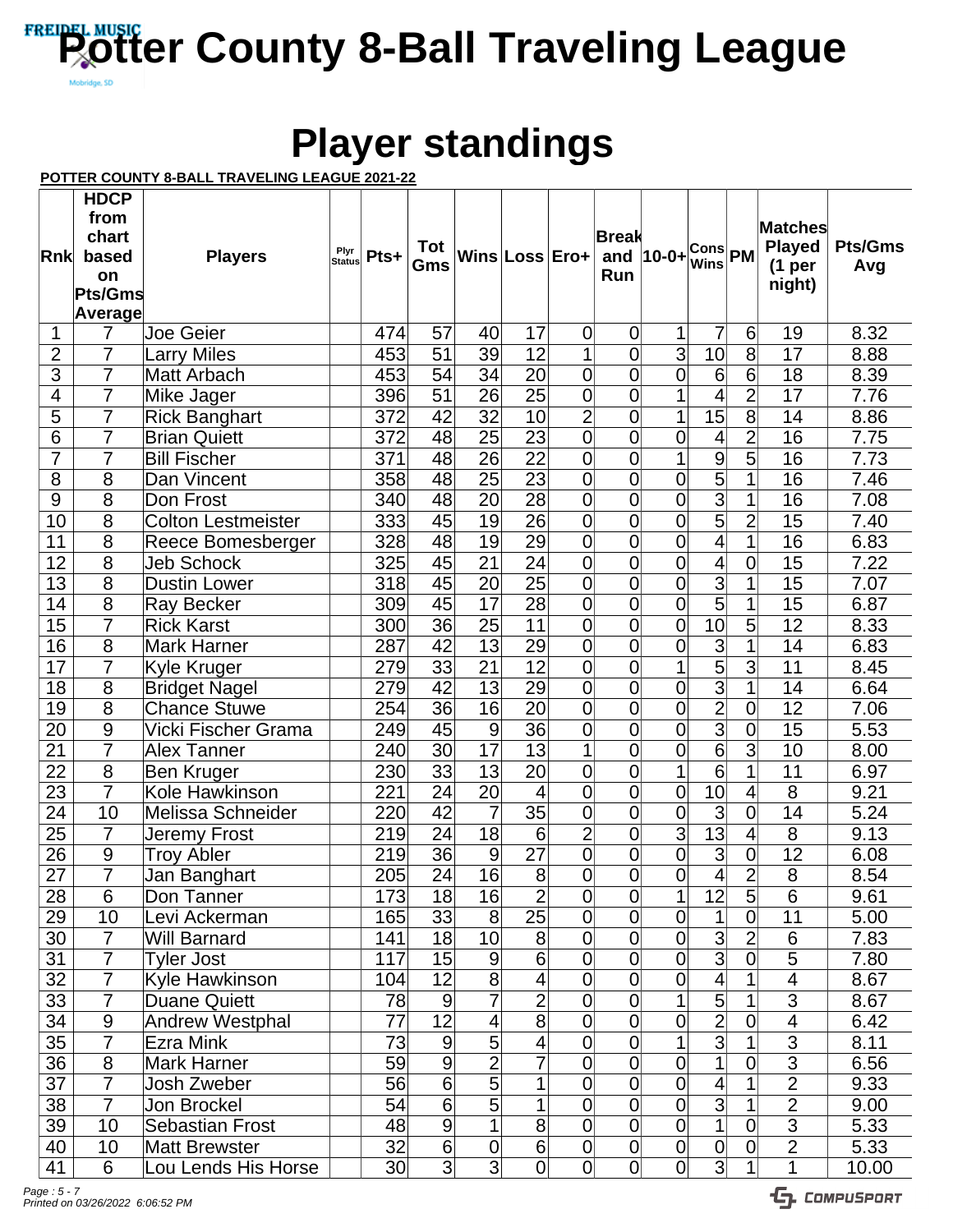## **Player standings**

### **POTTER COUNTY 8-BALL TRAVELING LEAGUE 2021-22**

| Rnk | <b>HDCP</b><br>from<br>chart<br>based<br><b>on</b><br>Pts/Gms<br>Average | <b>Players</b>        | Plyr<br>Status | $Pts+$ | Tot<br>Gms |   | Wins Loss Error | <b>Break</b><br>Run | and $10-0+$ $\frac{Cons}{Wins}$ PM |                | Matches<br><b>Played</b><br>(1 <sub>per</sub> )<br>night) | <b>Pts/Gms</b><br>Avg |
|-----|--------------------------------------------------------------------------|-----------------------|----------------|--------|------------|---|-----------------|---------------------|------------------------------------|----------------|-----------------------------------------------------------|-----------------------|
| 42  |                                                                          | <b>Jared Lower</b>    |                | 27     | 3          |   |                 |                     |                                    | 2              |                                                           | 9.00                  |
| 43  |                                                                          | Derrick unknown       |                | 26     | 3          | ⌒ |                 |                     |                                    | $\overline{2}$ |                                                           | 8.67                  |
| 44  | 9                                                                        | <b>Brent Koops</b>    |                | 18     | 3          |   | ⌒               |                     |                                    |                |                                                           | 6.00                  |
| 45  |                                                                          | <b>Chad Abler</b>     |                |        |            |   |                 |                     |                                    | $\overline{0}$ |                                                           | 0.00                  |
| 46  |                                                                          | <b>Clayton Hoven</b>  |                |        |            |   |                 |                     |                                    | $\overline{0}$ | 0                                                         | 0.00                  |
| 47  |                                                                          | <b>Mike Niemiller</b> |                |        |            |   |                 |                     |                                    | $\overline{0}$ |                                                           | 0.00                  |

## **Player standings (last week)**

### **POTTER COUNTY 8-BALL TRAVELING LEAGUE 2021-22**

### **\*\*Floating Spares\*\***

| Rnk            | <b>Players</b>         | Pts+ | Wins | ∽ ⊢ Ero+ │ Loss │10-0+ │PM │ المسلم |  |   | Last<br>played<br>date |
|----------------|------------------------|------|------|-------------------------------------|--|---|------------------------|
|                | Joe Geier              | 30   | 3    |                                     |  | ົ | 3/22/2022 8            |
|                | 17 Kyle Kruger         | 26   | ⌒    |                                     |  | ◠ | 3/22/2022 8            |
| $\overline{2}$ | <b>Larry Miles</b>     | 22   |      | 2                                   |  | ີ | 3/22/2022 8            |
| 31             | vler Jost <sup>-</sup> | 20   | 2    |                                     |  | ົ | 3/22/2022 8            |

### **All Balls Matter**

| <b>Rnk</b> | <b>Plavers</b>         | Pts+ |   |   | ∣ Wins $\overline{\phantom{x}}$ Ero+ $\overline{\phantom{x}}$ Loss $\overline{\phantom{x}}$ 10-0+ $\overline{\phantom{x}}$ PM $\overline{\phantom{x}}$ plus $\overline{\phantom{x}}$ plus |  | Last<br>played<br>date |
|------------|------------------------|------|---|---|-------------------------------------------------------------------------------------------------------------------------------------------------------------------------------------------|--|------------------------|
|            | 10 Colton Lestmeister  | 25   | 2 |   |                                                                                                                                                                                           |  | 3/22/2022 8            |
|            | <b>13 Dustin Lower</b> | 15   | 0 | 3 |                                                                                                                                                                                           |  | 3/22/2022 8            |
| 4          | Mike Jager             |      |   |   |                                                                                                                                                                                           |  | 3/22/2022 8            |

### **BAD**

| Rnk | <b>Plavers</b>           | Pts+ |   |  |   |   | Last<br>played<br>date |
|-----|--------------------------|------|---|--|---|---|------------------------|
| 21  | Alex Tanner              | 22   |   |  | 0 | ◠ | 3/22/2022 8            |
| 6   | <b>Brian Quiett</b>      | 26   |   |  | 0 |   | 3/22/2022 8            |
|     | <sup>28</sup> Don Tanner | 30   | 3 |  |   |   | 3/22/2022 8            |

### **Frostys Baller's**

| Rnk | <b>Plavers</b> | Pts+ |   | Mins ∣ Ero+ | $\therefore$ Loss   10-0+   PM   played | Gms | Last<br>played<br>date |
|-----|----------------|------|---|-------------|-----------------------------------------|-----|------------------------|
|     | Dan Vincent    | 27   |   |             |                                         |     | 3/22/2022 8            |
| 9   | Don Frost      | 30   | 3 |             |                                         |     | 3/22/2022 8            |
|     | Matt Arbach    | 26   | 2 |             |                                         |     | 3/22/2022 8            |

### **Jebs Bombers**

| Rnk | <b>Players</b> | Pts+ |   | $\blacksquare$ Wins $\blacksquare$ Ero+ $\blacksquare'$ | $\vert$ Loss $\vert$ 10-0+ $\vert$ PM $\vert$ $\vert$ $\vert$ Dlayed |   | Gms | Last<br>plaved<br>date |
|-----|----------------|------|---|---------------------------------------------------------|----------------------------------------------------------------------|---|-----|------------------------|
|     | 12 Jeb Schock  | 19   |   |                                                         | ⌒                                                                    | 0 | ⌒   | 3/22/2022 8            |
|     | 36 Mark Harner | 16   | υ |                                                         | ⌒<br>J                                                               | 0 |     | 3/22/2022 8            |